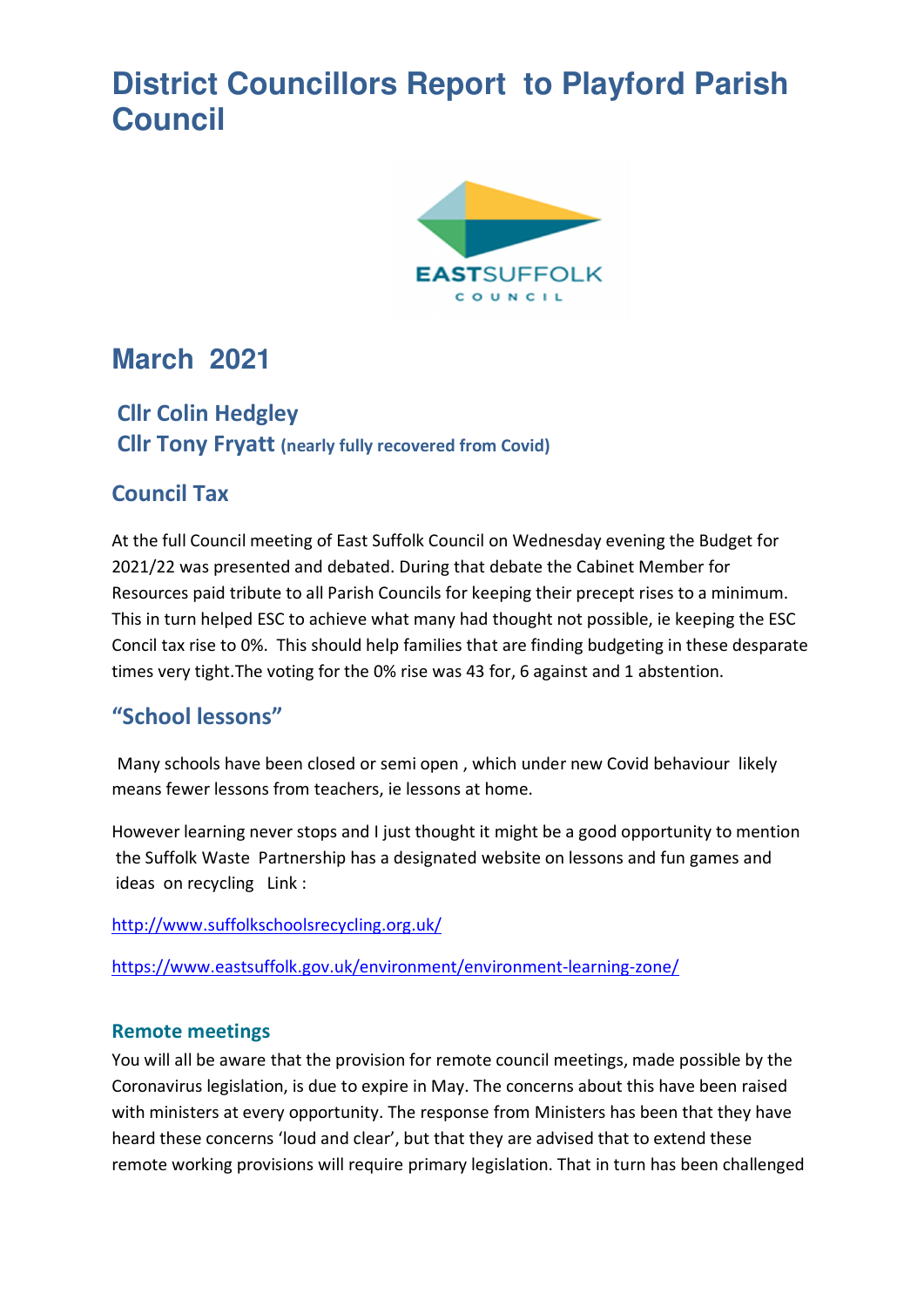by others who have gained their own legal advice. The issue rumbles on, but everyone is working hard to get it resolved - the provision expires in May.

## **Communities and supporting residents**

Our new East (Everyone, Active, Supported Together) Bags are going down really well with our communities. The bags are reusable jute bags with exercise bands and cards, water bottles, handwarmers, flower and veg seeds, soft drinks donated by Adnams, recipe card and ingredients, tea bags and biscuits and a bespoke puzzle book.

They are aimed at 65+ year olds who live alone or are caring for someone else and at risk of loneliness. We have now packed 1,000 but the Communities Team would like your help to pack the second 1,000 so that we can get them out as soon as possible. If you are able to help for half a day during the week beginning 26th February in the Annex at East Suffolk House - there are a range of roles, some not involving lifting, please contact communities@eastsuffolk.gov.uk if you can help.

We have been made aware that the Government is likely to add a further 1.8 million people to the Clinically Extremely Vulnerable (CEV) list over the next few weeks. This is part of a risk stratification programme that the NHS is undertaking. Just to put this into context, this will almost double the size of the CEV list and is likely to mean an additional 10,000+ East Suffolk residents are classed as CEV.

A total of 82 new Home But Not Alone referrals have been received through Home But Not Alone since Boxing Day when we moved into Tier 4 and then lockdown. A range of outbound calling is continuing, including Keep in Touch calls to those who are isolating.

## **Environmental Services**

#### **Engagement with businesses – HSE/LA Spot Checks Programme**

In August 2020 the Food and Safety Team joined an early cohort of local authorities to work with the Health and Safety Executive (HSE) on a programme of Covid-secure spot checks to ensure businesses were aware of the guidance that applied to them and that they are acting on it.

Spot checks begin with an initial stage 1 contact over the telephone to assess the level of Covid awareness a business has and the control measures in place. For businesses where there are concerns, a follow up stage 2 escalation call is made by the HSE to further assess the concerns and provide information. Businesses that fail stage 2 are passed over to the local authority to carry out a stage 3 follow up visit.

Many of East Suffolk's hospitality businesses, food retailers, care homes, warehouses, taxi offices and close contact services such as beauty salons, hairdressers, and tattooists etc. have been submitted to the programme. The next cohort of businesses, starting next week, are businesses based at the Port of Felixstowe.

The HSE provides findings from the programme to Public Health England and the Cabinet Office and ran a recent campaign aimed at engaging local authorities who are not involved.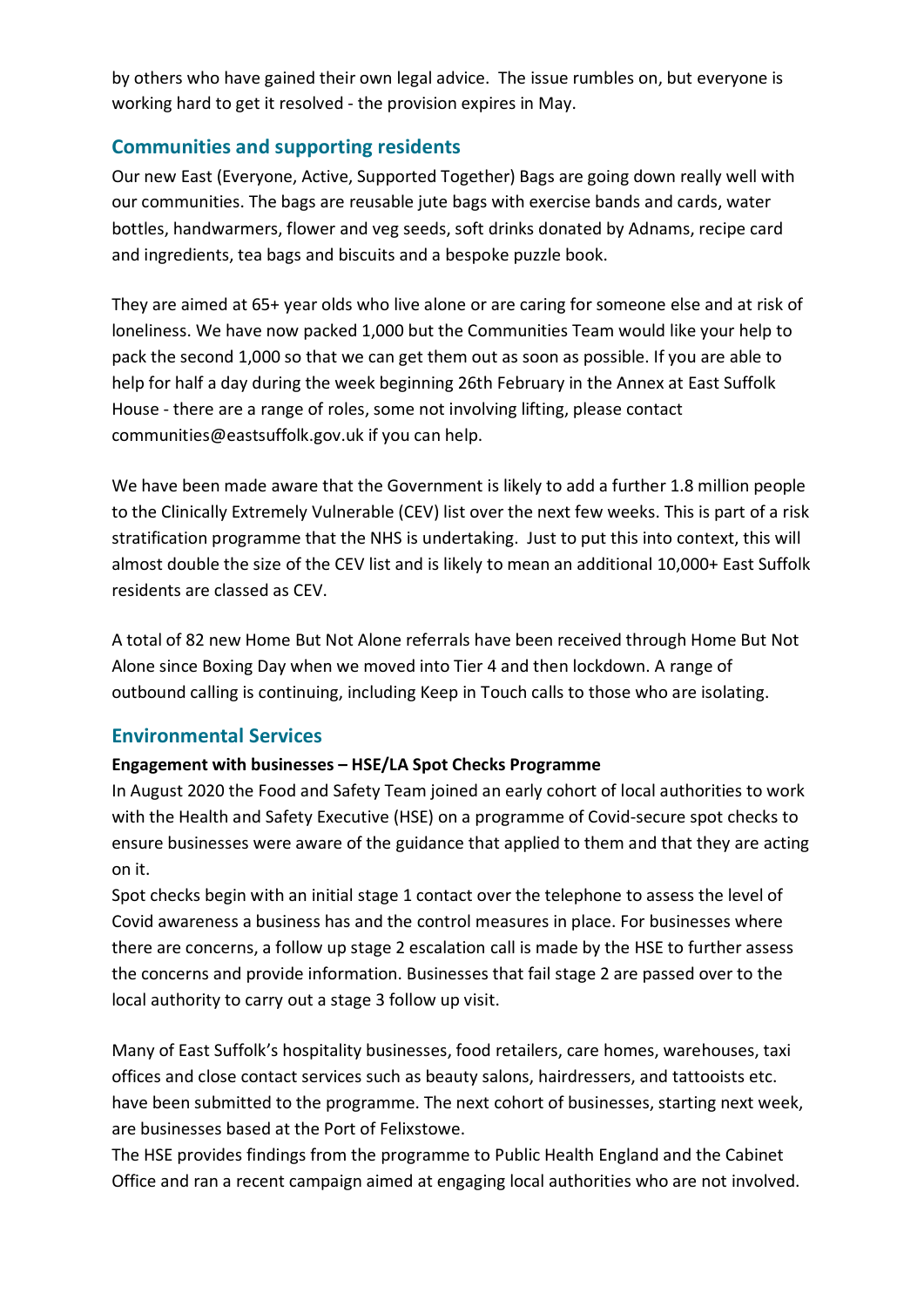HSE has produced specific guidance on how to manage risks associated with the coronavirus on its website including social distancing in the workplace https://www.hse.gov.uk/coronavirus/social-distancing/index.htm.

HSE has also produced a helpful video about the spot check and inspection process https://www.hse.gov.uk/coronavirus/regulating-health-and-safety/spot-inspections.htm.

## **Grants, funding and business matters**

#### **Covid Business Grants**

 In total, since the launch of a plethora of new business grants in November 2020, ESC has made almost 11,500 payments totalling £23m to businesses struggling due to enforced closure or severe restrictions on trading. Since the beginning of the pandemic the Council has allocated £89.5m of grants. A further lump sum payment totalling £792k was made to 280 businesses who qualify for the Additional Restrictions Grant mirroring the Closed Business Lockdown Payment which recipients of the Local Restrictions Support Grant received in January.

The Finance, Economic Development and Business Solutions team are currently finalising a new one-off payment for businesses in the hospitality sector which will be worth up to £9k, reflecting the severe pressure this sector had faced due to Covid trading restrictions.

## **THE WOMEN'S TOUR POSTPONED**

Organisers of the Women's Tour, SweetSpot Group, have announced that the upcoming edition of the race scheduled for 7 to 12 June 2021 will be postponed owing to the COVID-19 pandemic. SweetSpot are working with the UCI and British Cycling to re-arrange the Women's Tour for later in 2021 and have requested alternate race dates of Monday 4 to Saturday 9 October\* from the sport's governing body.

The Women's Tour, which forms a part of the prestigious UCI Women's World Tour, will start in in Oxfordshire at Bicester and finish with a stage from Haverhill to Felixstowe in Suffolk. SweetSpot are working with all the regional stakeholders in the 2021 Women's Tour to accommodate them within the rearranged race.

SweetSpot will announce full details of the 2021 route in the summer once alternative dates are confirmed.

Commenting on the announcement, Race Director Mick Bennett said, *"We are obviously disappointed to be postponing the Women's Tour from June but hope that by aiming to stage the race in October we can give the teams and public something to look forward to at the tail end of the summer."*

Cllr James Reeder, Suffolk County Council Cabinet Member for Public Health and Prevention, said*: "Whilst it is disappointing to hear that the race has been postponed until later in the year, I can completely understand why this decision has been taken by the race organiser SweetSpot.*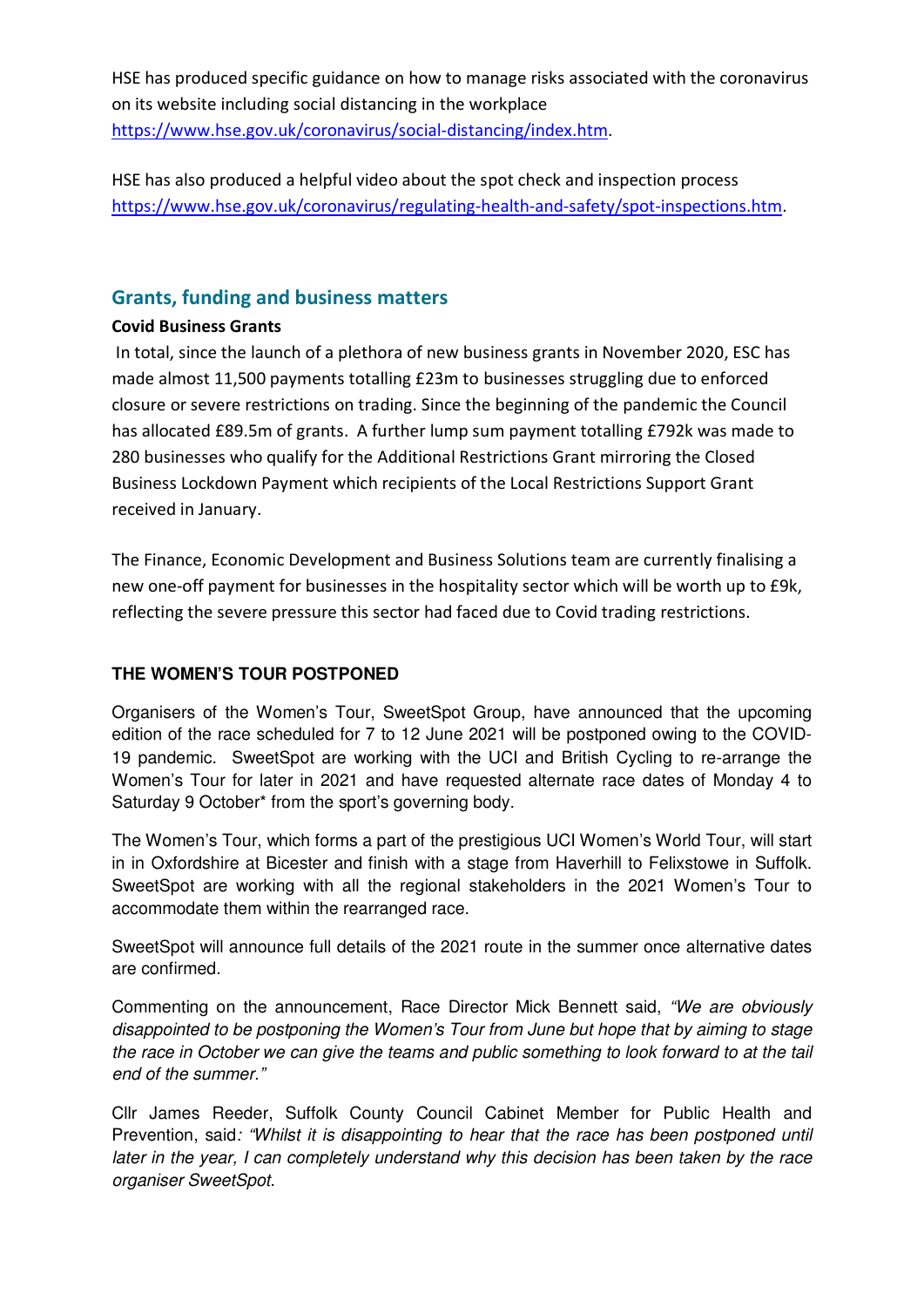Cllr Letitia Smith, East Suffolk Council's cabinet member for Communities, Tourism and Leisure added: *"We completely support the decision to postpone the Women's Tour until later in the year. This continues to be a challenging time, and it goes without saying that the health and wellbeing of participants, spectators and – of course – people in general remains the number one priority. This will give us something to look forward to, and no doubt all our local communities and businesses will be as supportive and celebratory as ever, if not more."*

#### **Open spaces survey**

We are asking residents, businesses and interested parties for their opinions on public open space in the district. Public open space provides opportunities for sport and recreation, socialising, tourism and wildlife, making an important contribution to the health and wellbeing of communities, ecosystems and economies. East Suffolk has a variety of public open spaces from allotments, to small local play areas and the larger parks. https://wh1.snapsurveys.com/s.asp?k=160276983074

## **Celebrating East Suffolk's best building design**

The winners of an annual awards programme which celebrates the best building design and conservation projects in East Suffolk have been announced.

East Suffolk Council's 'Quality of Place Awards' recognise the efforts of people across the district to enhance the quality of the environment, by creating high-quality designs in both the built and natural environment and helping to conserve historic buildings.

Nominations were invited during the summer and the winners, judged on quality of design and detailing, quality of workmanship, use of materials and sustainability, were chosen last month during a series of Covid-secure visits.

Cllr David Ritchie, East Suffolk's cabinet member for Planning and Coastal Management said: "As always, we received an incredibly high standard of entries with some extremely impressive builds. The winning schemes reflect both modern building designs and historic conversions that all add to the character of our district and although more difficult to undertake during these challenging times, we are pleased to have been able to safely continue with these awards for another year."

The winners of this year's Quality of Place Awards are:

#### **Design Award - joint winners**

- Gainsborough House, Nacton. Architect Craig Beech, owners Graham and Nicola Christison.
- Pightle House, Ufford. Architect Peter Wells Architects Ltd, owners Simon Read and Ros Conway, designers – Peter Wells and Keith Webber in collaboration with Ros Conway and Simon Read, contractor - Harrison Wildon Ltd.

#### **Design Award - Highly Commended**

• CEFAS, Lowestoft. Designed by Maddie Negus at AWW.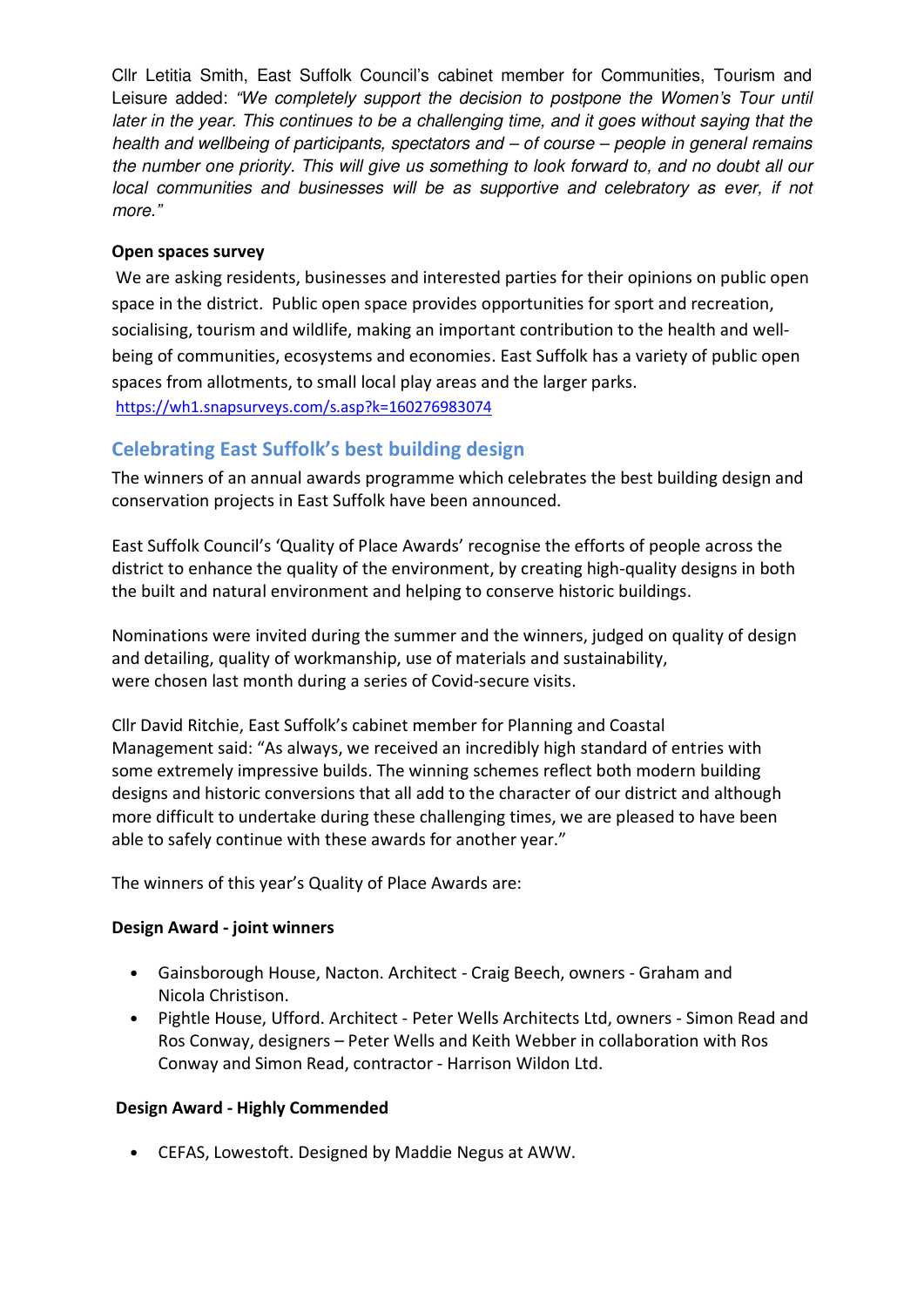#### **Building Conservation Award - Winner**

• Wingfield House, Saxmundham. Developers - Skinner & Salter Partnership, architects - Hollins Architects, surveyors - Clive Tanner and Bob Foulkes, contractors - Amma Contractors, civil and structural engineers - Stroud Associates Ltd.

#### **Building Conservation Award – Highly Commended**

- Aldeburgh Moot Hall Regeneration Project nominated by Tony Bone on behalf of Aldeburgh Museum Charitable Trust, architect/designers - Hudson Architects with Sutton Vane (lighting) and Iris Butcher (graphics), digital design and implementation - Heritage Interactive, contractor - Elmwood Projects Ltd and Worsley Woodworking.
- Stanaway Farmhouse, Otley. Architect Ed Thuell at Whitworth Architects, owners Felix Thornley Cobbold Agricultural Trust C/O Lacy Scott & Knight, contractors – Rose Builders, quantity surveyor – Richard Sewell, structural engineer/principal designer – Nigel Wilson / Simon Wright at Andrew Firebrace Partnership.

#### **Landscape Award - Winner**

• Wilderness Reserve and Heveningham Estates' Team, Sibton Park. Architect - Argus Gathorne Hardy, run by the Wilderness Reserve and Heveningham Estates Team, owners - Jon and Lois Hunt, design team - Kim Wilkie and Argus Hardy, landscaping team - Rob and Rowan Orford – Miles Water, Guy Newton – Heveningham Estate Team.

#### **Community Award – Winner**

• Westleton Village Hall. Core consulting - Alex Alexander and Tony Ingram, core fundraising - Alex Alexander; Anne ingram; Chris Wood; John Bebbington; Maddie Kerry, client procurement facilitator - Tony Ingram DArch Riba AoU, architects - OWL Architects (Simon Smeaton), quantity surveyor - Castons (Peter Dring; Simon Frost; Richard Sewell), historic building analysis - Trevor Garnham, contractors - Vickery Building and Renovation, main contract - Robert Norman.

#### **Community Award – Highly Commended**

• St Michael's Church, Beccles (Phase 2). Nomination by John Bailey – Building Committee Member, charity - the Parochial Church Council of The Ecclesiastical Parish of St. Michael's and St Luke's Beccles, architect - Philip Orchard from Messrs Whitworth, main contractor - M S Oakes Ltd, Chairman of St. Michael's Building Committee – Phil Filer.